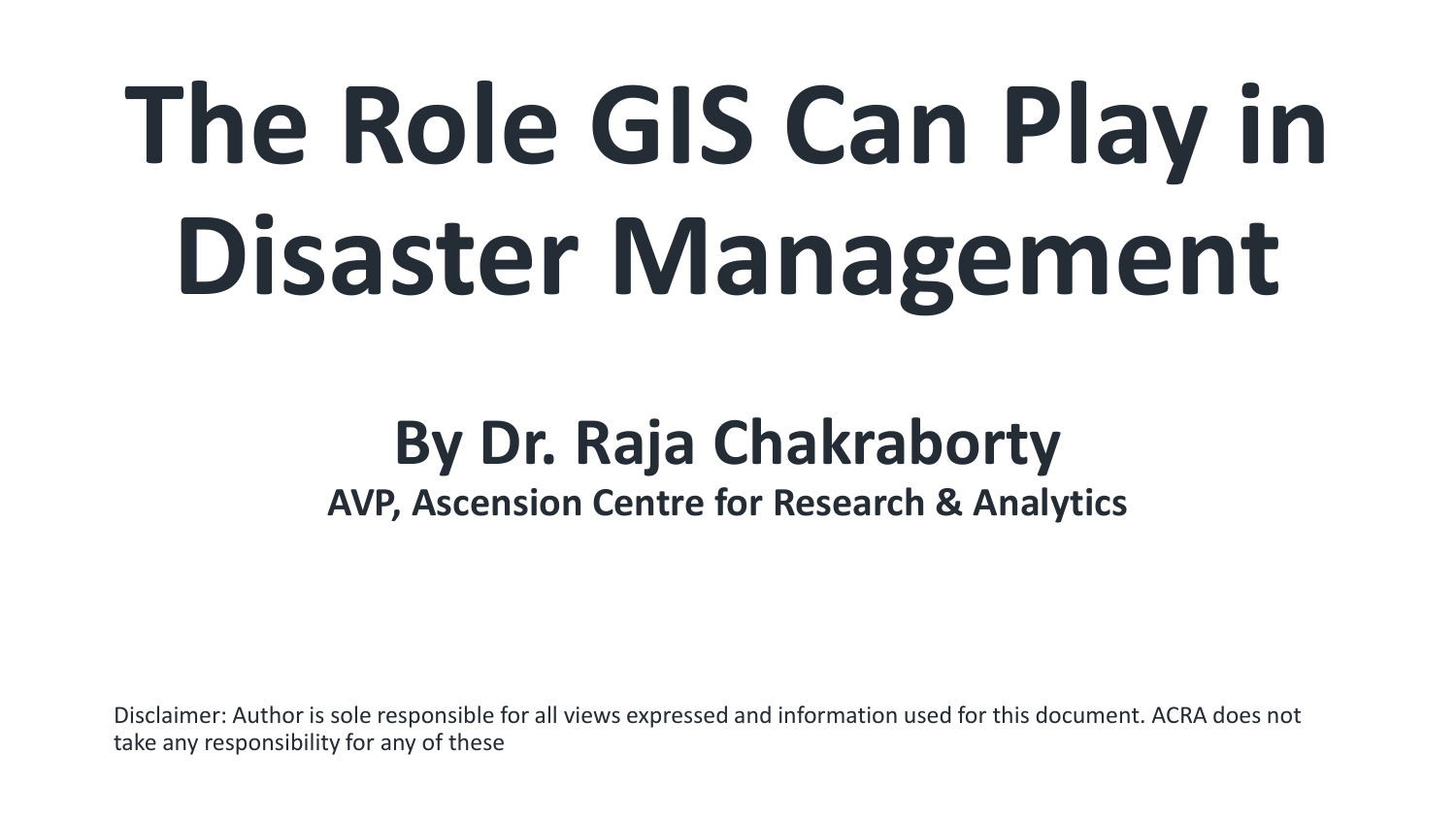#### **How to Define Disaster Management**



❖Disaster Management has been a work of great challenge for the governments at local, national and international levels.

❖Be it Earthquake, Cyclone, Flood or Landslide etc. they create tremor not only on ground but also in the hearts and minds of people

❖Knowing the challenge and the urgency to nab it, disaster management has become a job prerogative of the nation.

Disaster – Occurrence of a sudden major misfortune which disrupts the basic fabric and normal functioning of a society (UN)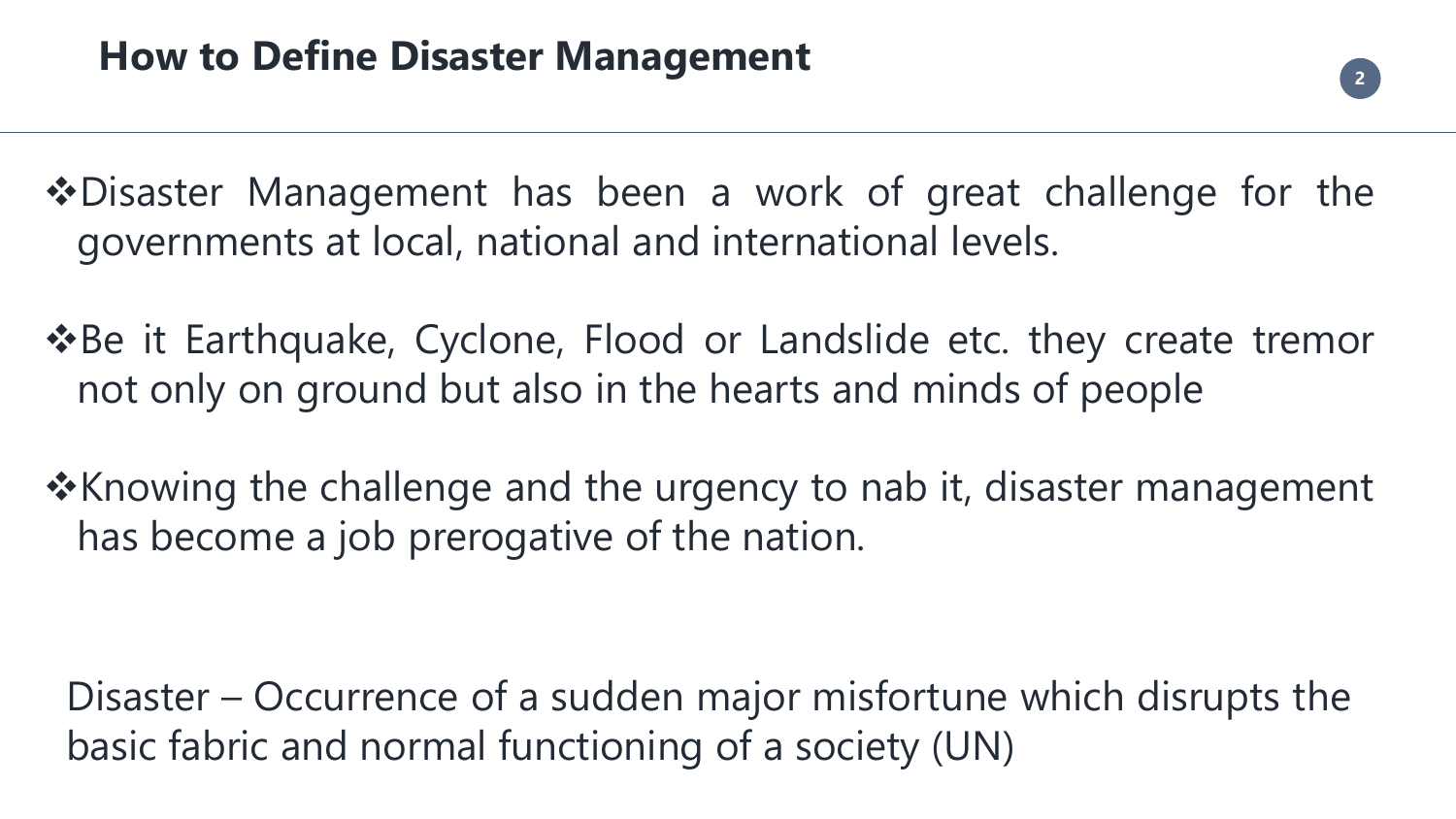

#### **Phases of Disaster Management**

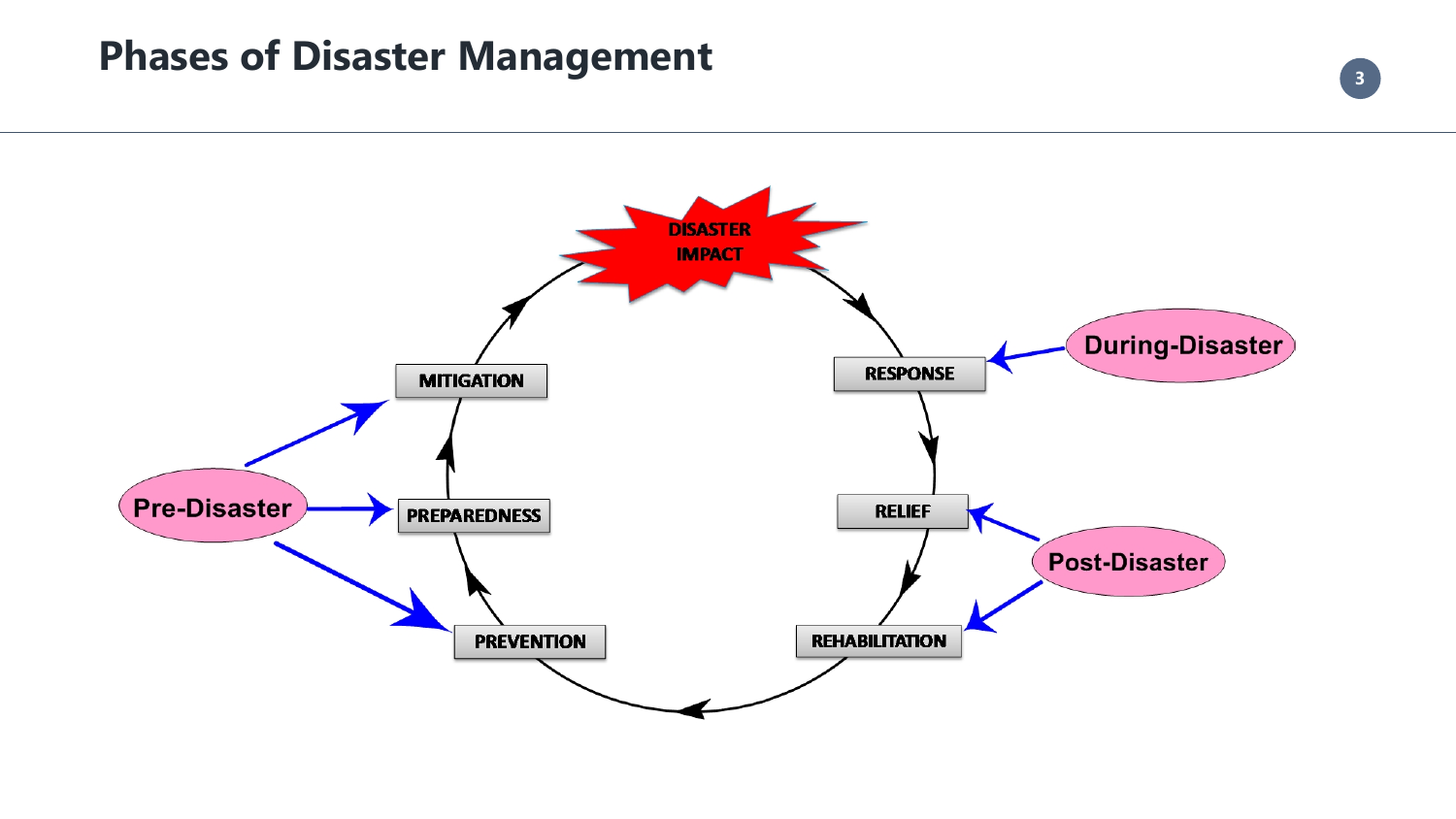

#### **Phases of Disaster Management**

There are five interrelated phases in the management of disasters namely;

- ❖ **Planning:** Analyze and document the possibility of an emergency or disaster to occur.
- ❖ **Mitigation:** Activities that actually eliminate the probability of an emergency to occur policies and by-laws
- ❖ **Preparedness**: Plans and activities to handle the emergency where mitigation has failed early warning systems, stockpiling
- ❖ **Response**: Activities following an emergency or disaster evacuation, shelter, relief supply
- **❖ Recovery**: Returning all systems to normal or better; short or long- term resettlement, repatriation, re-tooling and re-integration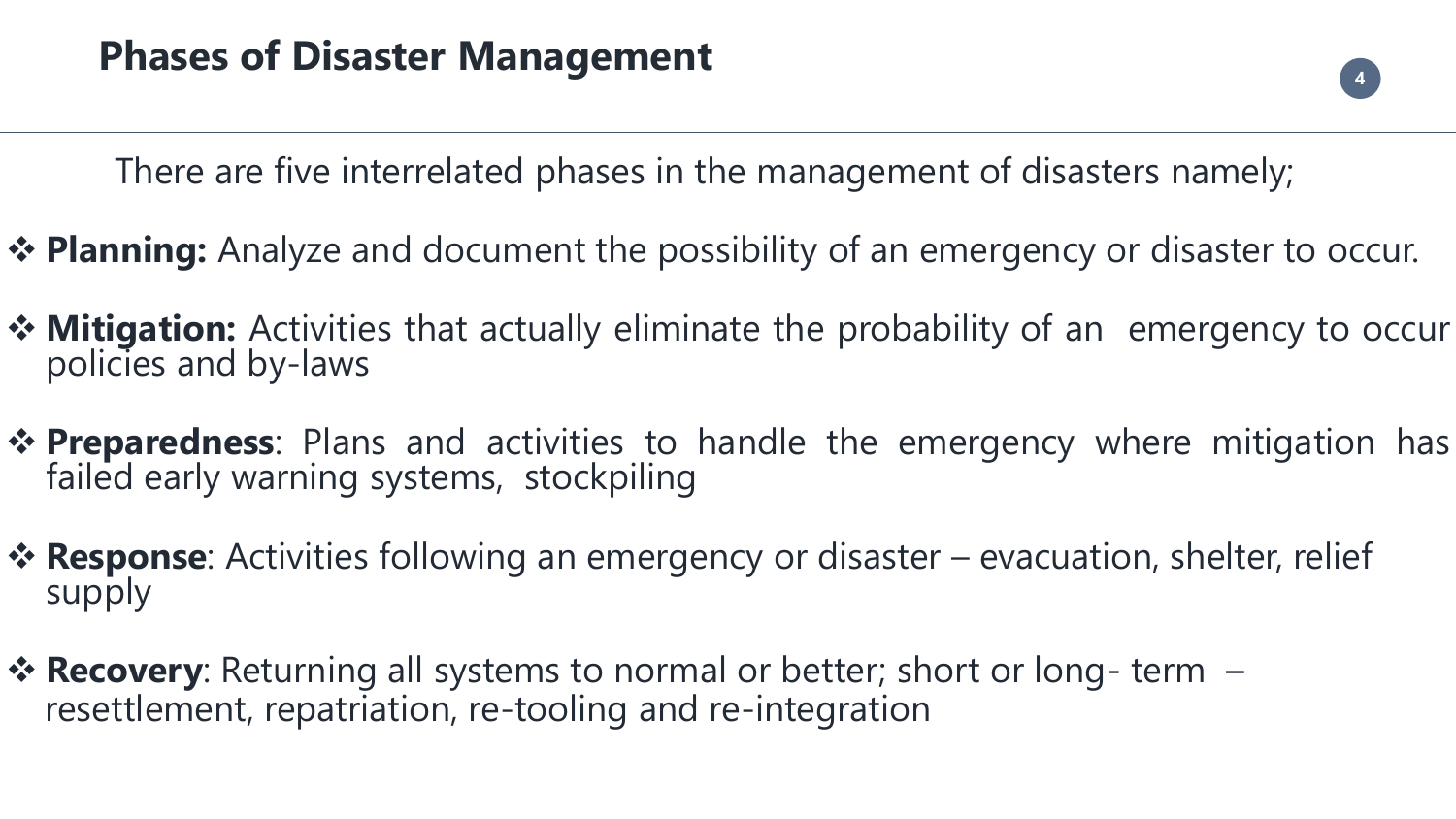#### **Why GIS ?**



**5**

"GIS technology gives public safety personnel the ability to manage and analyze large amounts of location based information .

Data (including files from legacy systems) can be stored in a geodatabase and used to visualize spatial relationships and reveal trends critical to public safety response and planning .

Computer -generated maps can be shared across a network or the Internet with multiple agencies to coordinate efforts and maximize resources . "

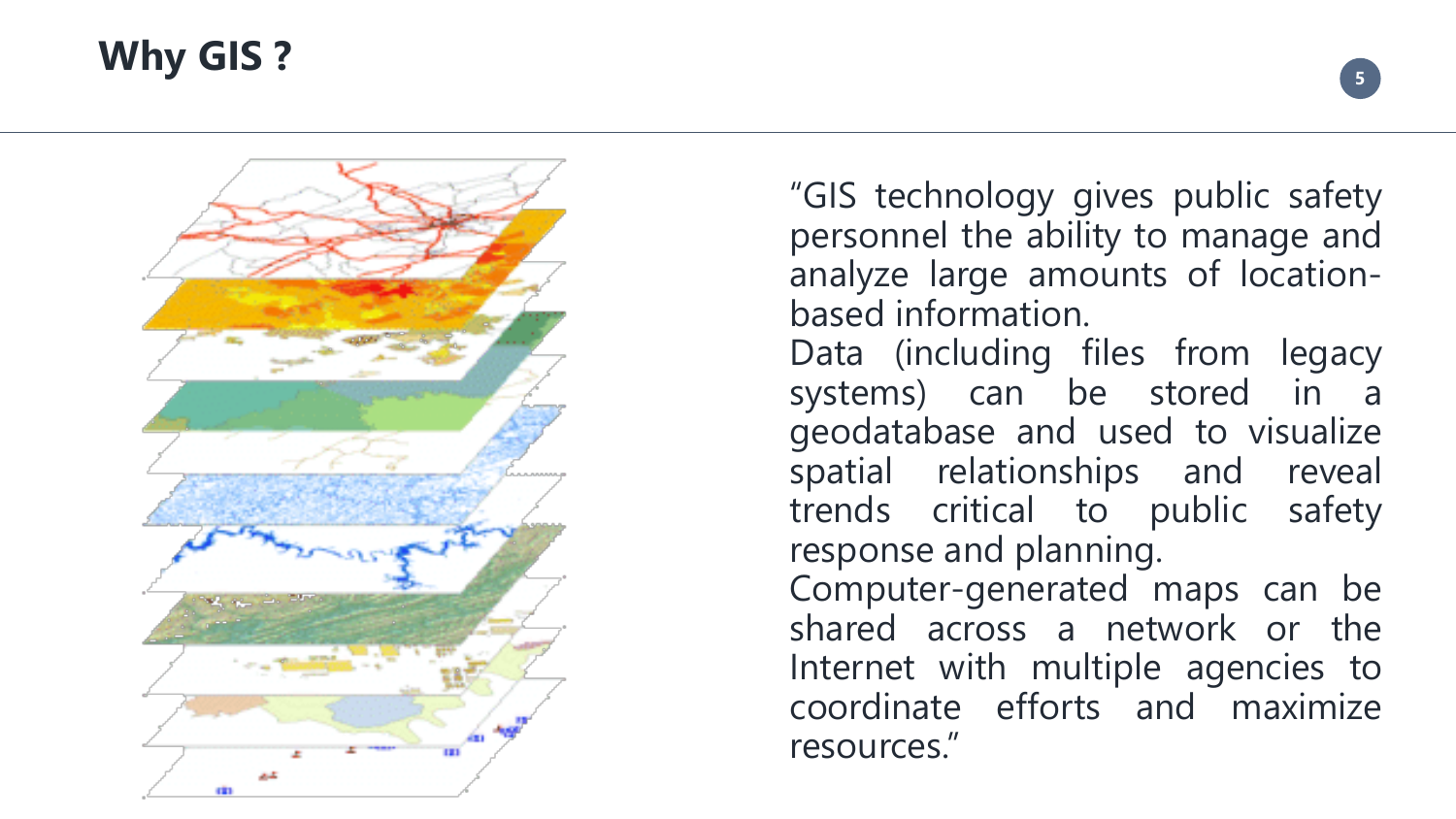**Why GIS?**





#### ❖GIS technology is increasingly being used in decision support systems.

**In the past few years, GIS emerged as a powerful risk assessment tool and is** being put to use to assess risk to property and life stemming from natural

- hazards such as earthquakes, hurricanes, cyclones and floods.
- better disaster preparedness.

❖Manipulation, analysis, and graphic presentation of the risk and hazard data can be done within a GIS system, and because these data have associated with location information their spatial interrelationships can be determined and used in computer based risk assessment models by decision makers for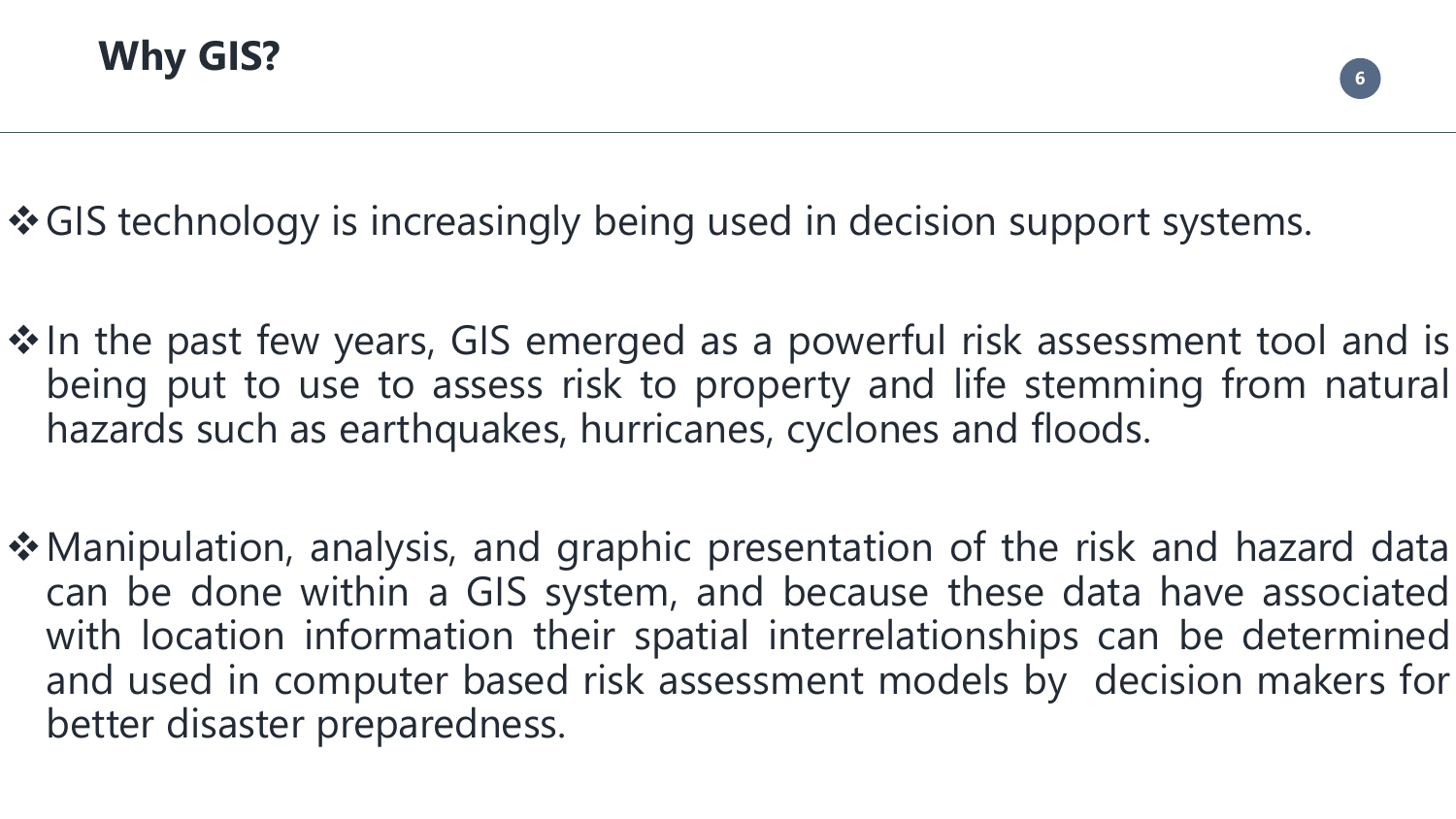### **Why GIS in Emergency Response?**



❖"Preparing communities to respond to disaster threats or events should be the top priority.

❖With GIS as a core component to this solution, the immediate impact will be to make GIS an integral component of the dayto-day operations of public utilities and public safety organizations. "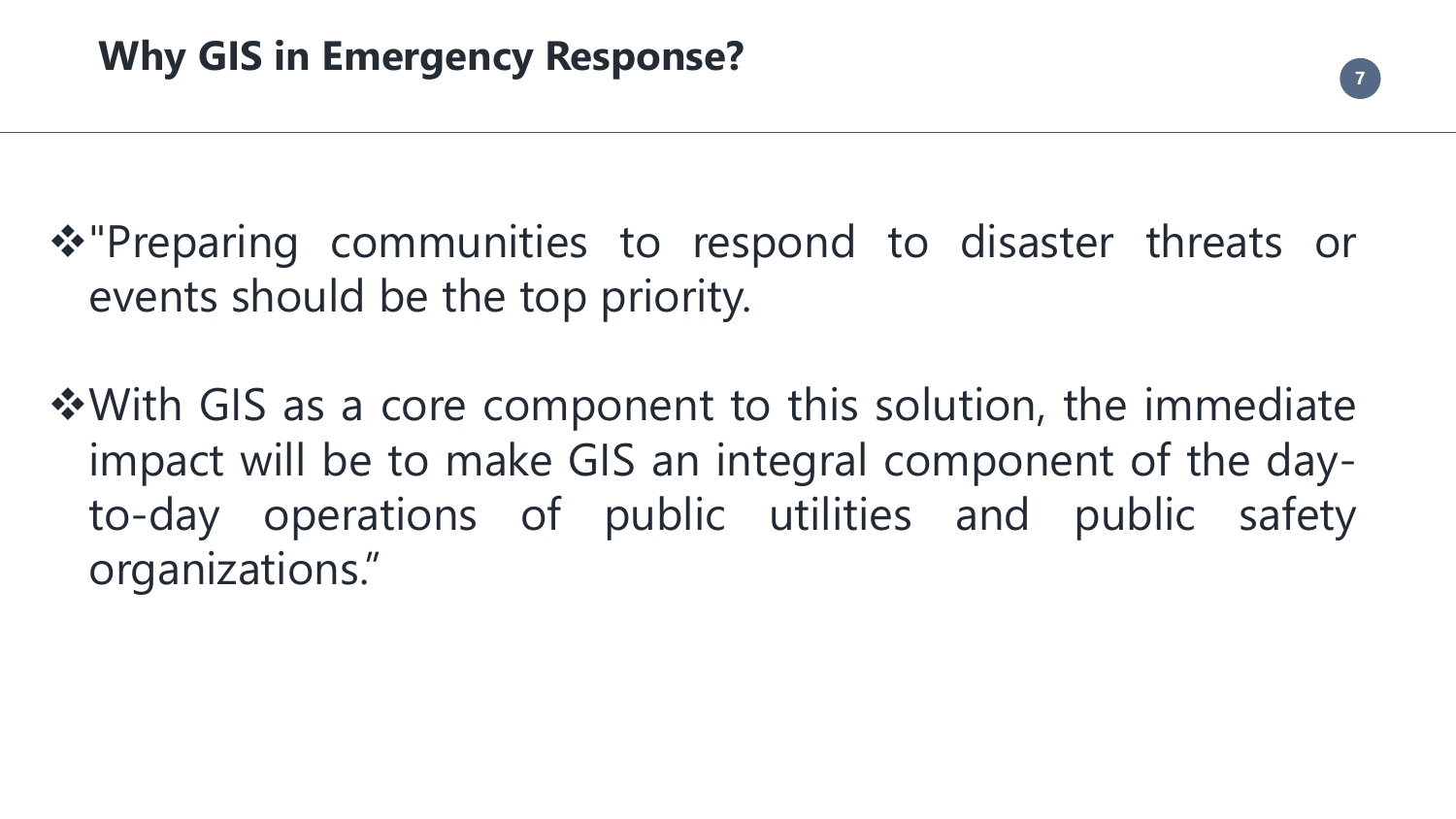

### **Common Objectives**

❖Protection of Life and Property

❖Provide Critical and timely information

❖Provide the appropriate and timely response

❖Provide for basic life support needs

❖Provide for expedited recovery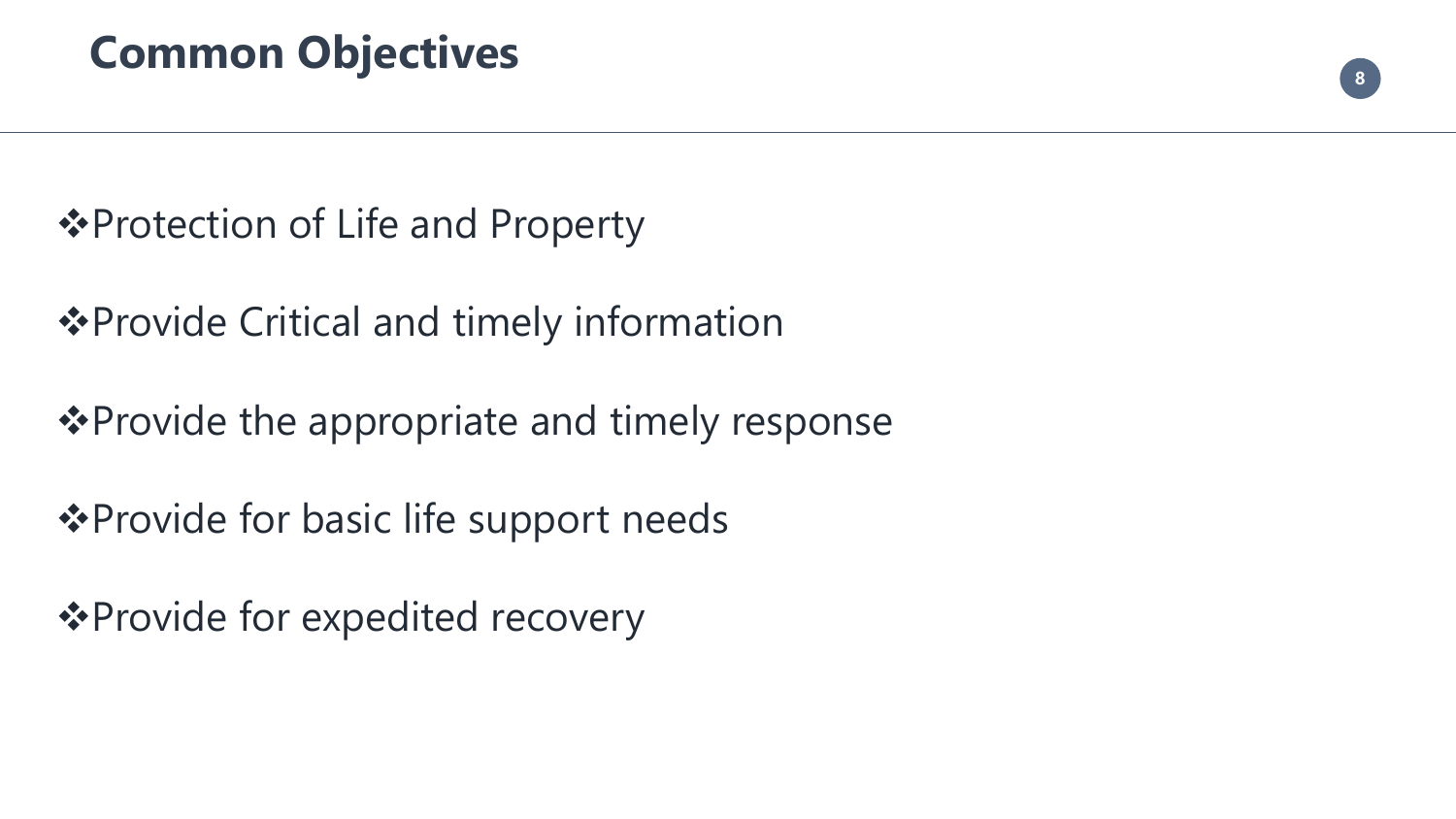

#### **Common Need**



- ❖Base Information
- ❖Real Time Information
- ❖Simulation Capacity
- ❖Uniform Data Standards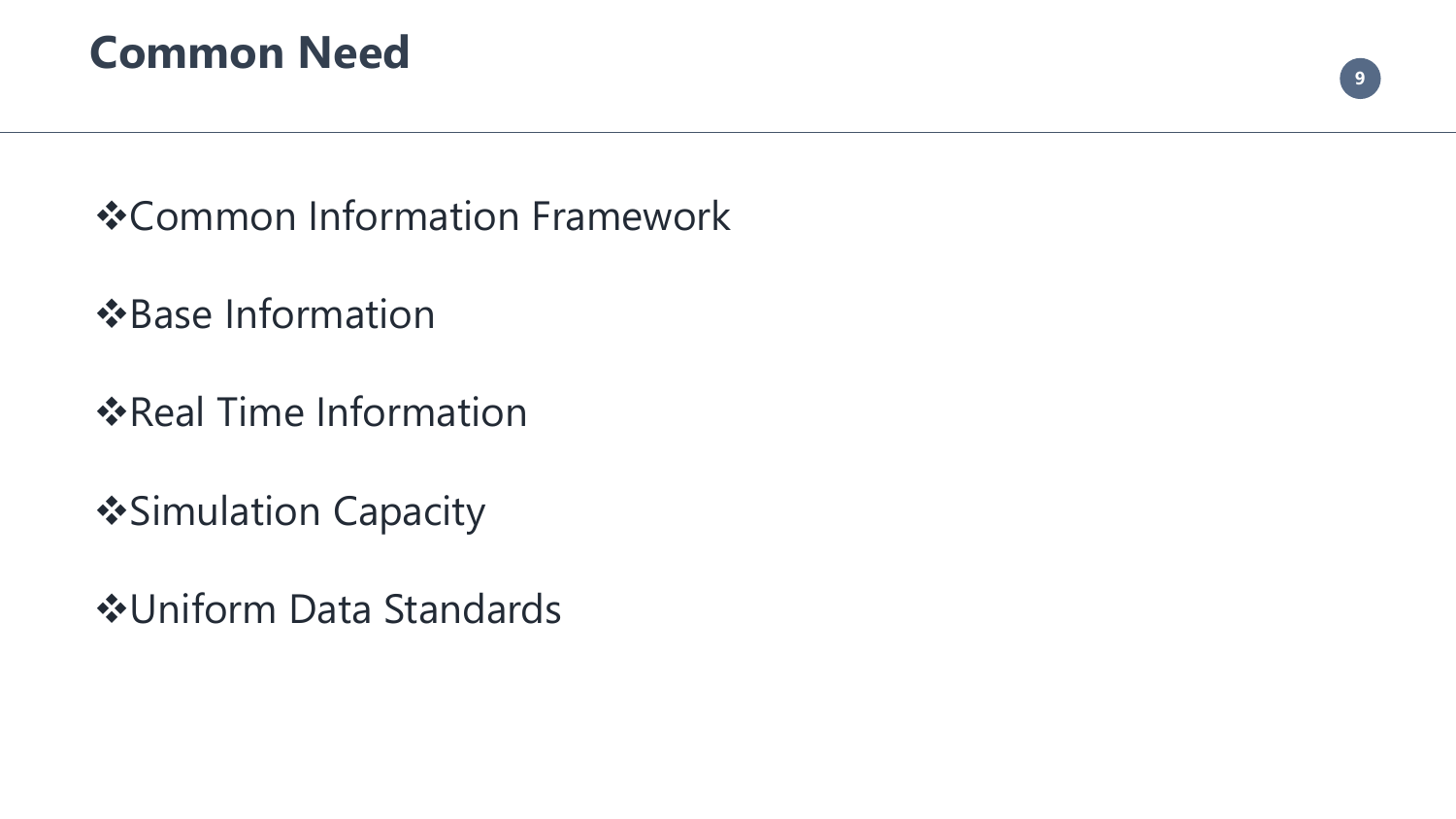

 $\int$ 

- **Ilities** pads, vater van die komme van die komme van die komme van die komme van die komme van die komme van die komme van di<br>Verwysingste van die komme van die komme van die komme van die komme van die komme van die komme van die komme
- 

## **Role of GIS**

❖ Disaster management starts with locating and identifying potential emergency problems and how they relate to the existing environment.

❖ What facilities exist in impact zones, location of mitigation facilities such as Police stations, potential Shelters and Health camps, Helipads, location of medical facilities, extent of damage and infestation, water sources and any humanitarian intervention.

❖ GIS provides a mechanism to integrate data from a variety of sources, analyze it and present it to planners and decision makers in a quick time and reliable manner.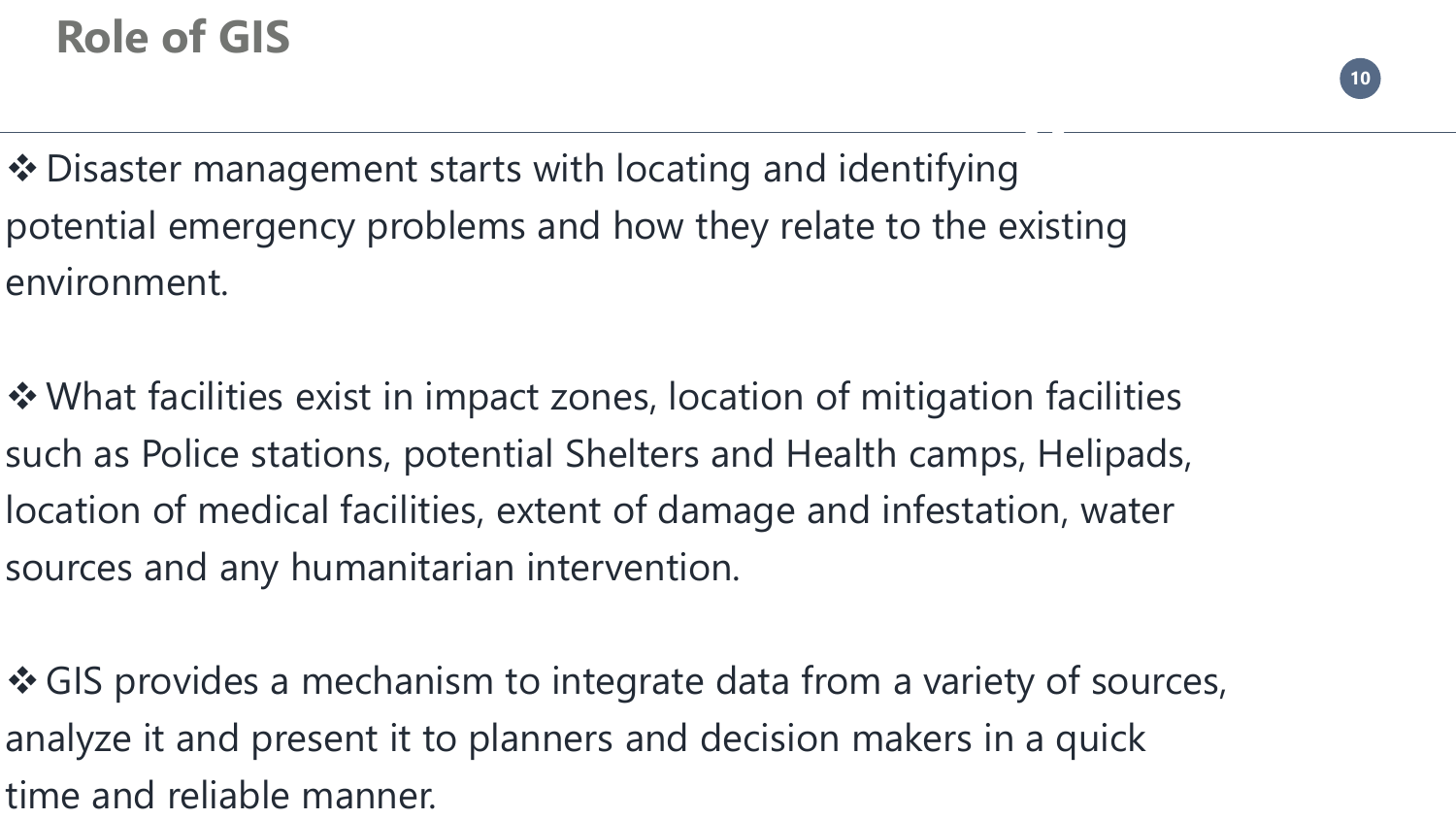



#### **Brings together all the Complex Data & Knowledge**

- alistic er management programs depend on data sta wonen and and used in an organized manner. ❖ Effective and realistic emergency from various sources which should be collected, analysed, displayed, disseminated
- ble to have t and light in lers to respo Colin Powell ❖ It is therefore desirable to have the right data in the right place at the right time. The data should be organized in a usable format for stakeholders to respond and take action in case of an emergency.
- ❖ Most of the emergency data requirements are of spatial nature hence a need for a Geographic Information System (GIS).





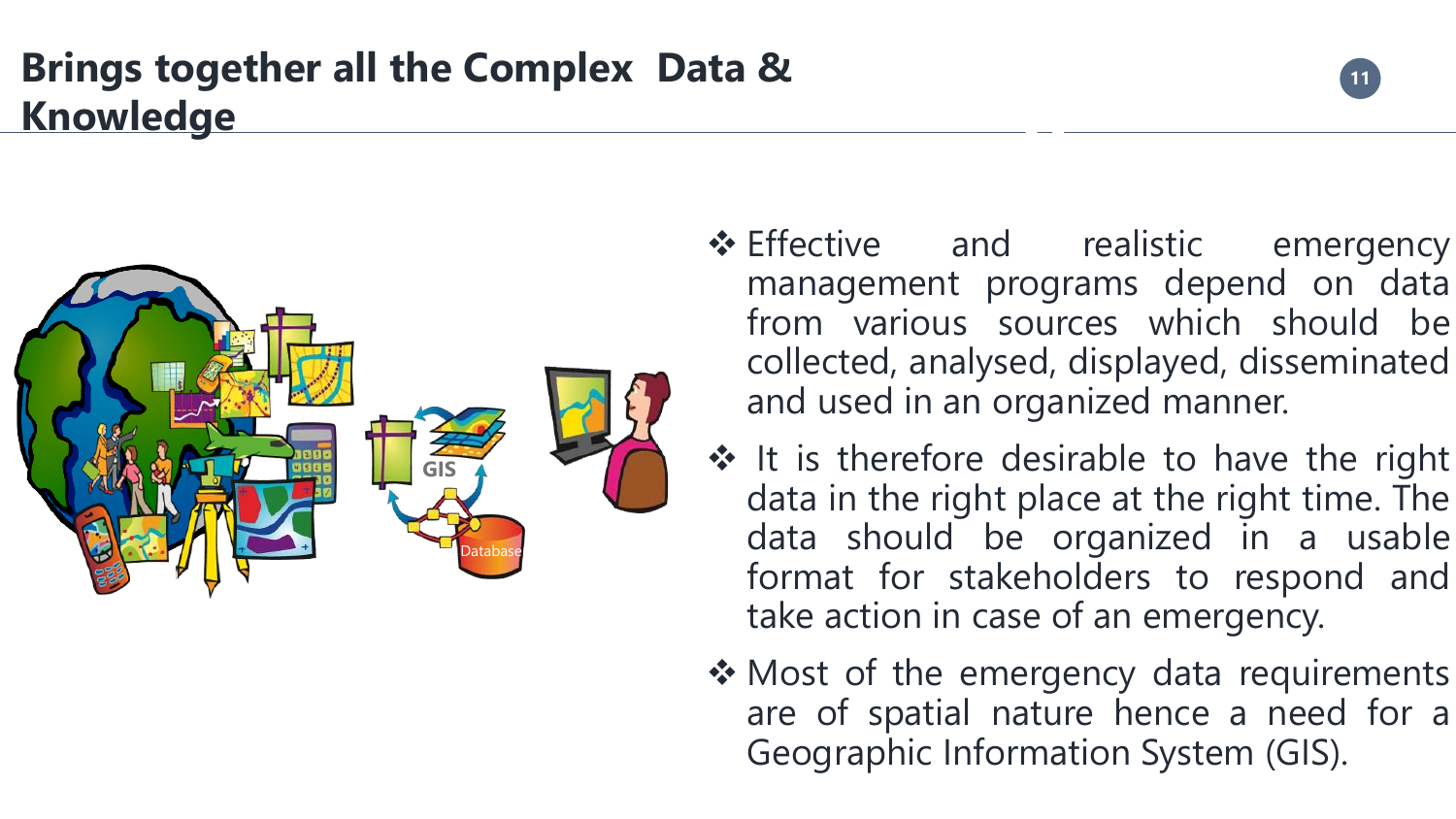### **GIS for Various Phases of Disaster <sup>12</sup>**

| <b>Mitigation</b><br>₩                                                                                             | <b>Preparedness</b>                                                       |
|--------------------------------------------------------------------------------------------------------------------|---------------------------------------------------------------------------|
| Risk and Hazard<br>Analysis<br>Vulnerability<br>Assessment<br>Mitigation Priority<br><b>In the </b><br>Development | Contingency<br>œ.<br>Developmen<br>Exercises<br>ш<br>Situational A<br>ПP. |





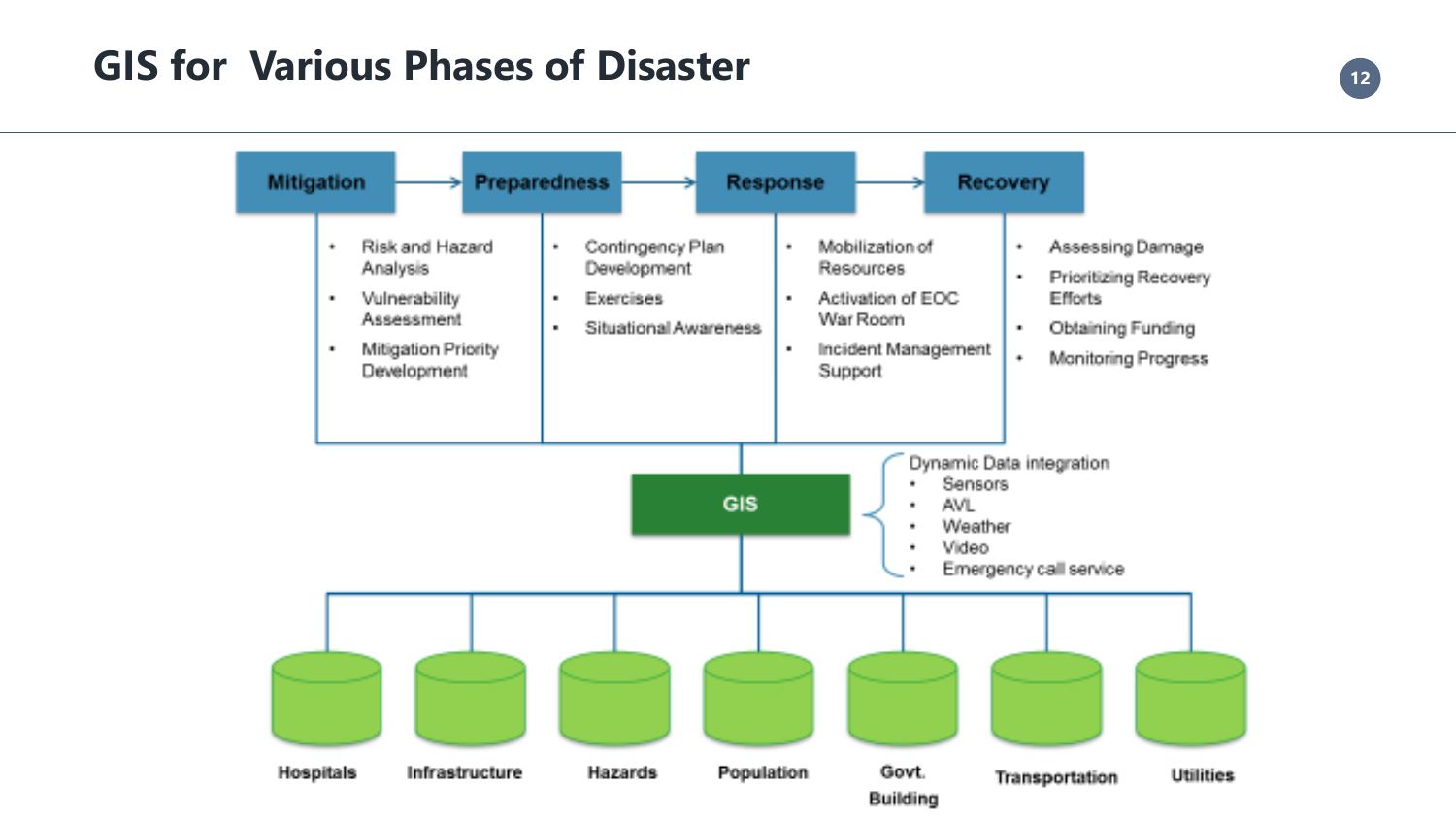



### **Managing Disasters - Why GIS?**

❖Using statistical functions available in GIS systems, the average value of various properties of different building classes can be computer (e.g. average monetary value of residential dwelling in particular village) and stored with their corresponding geographic regions in the GIS database



❖Inventory data can be stored easily in a GIS database. Data on building stock, liveliness, utilities, etc. can be aggregated into manageable geographic regions such as census wards, pin codes, or larger administrative regions such as villages, talukas, and even districts.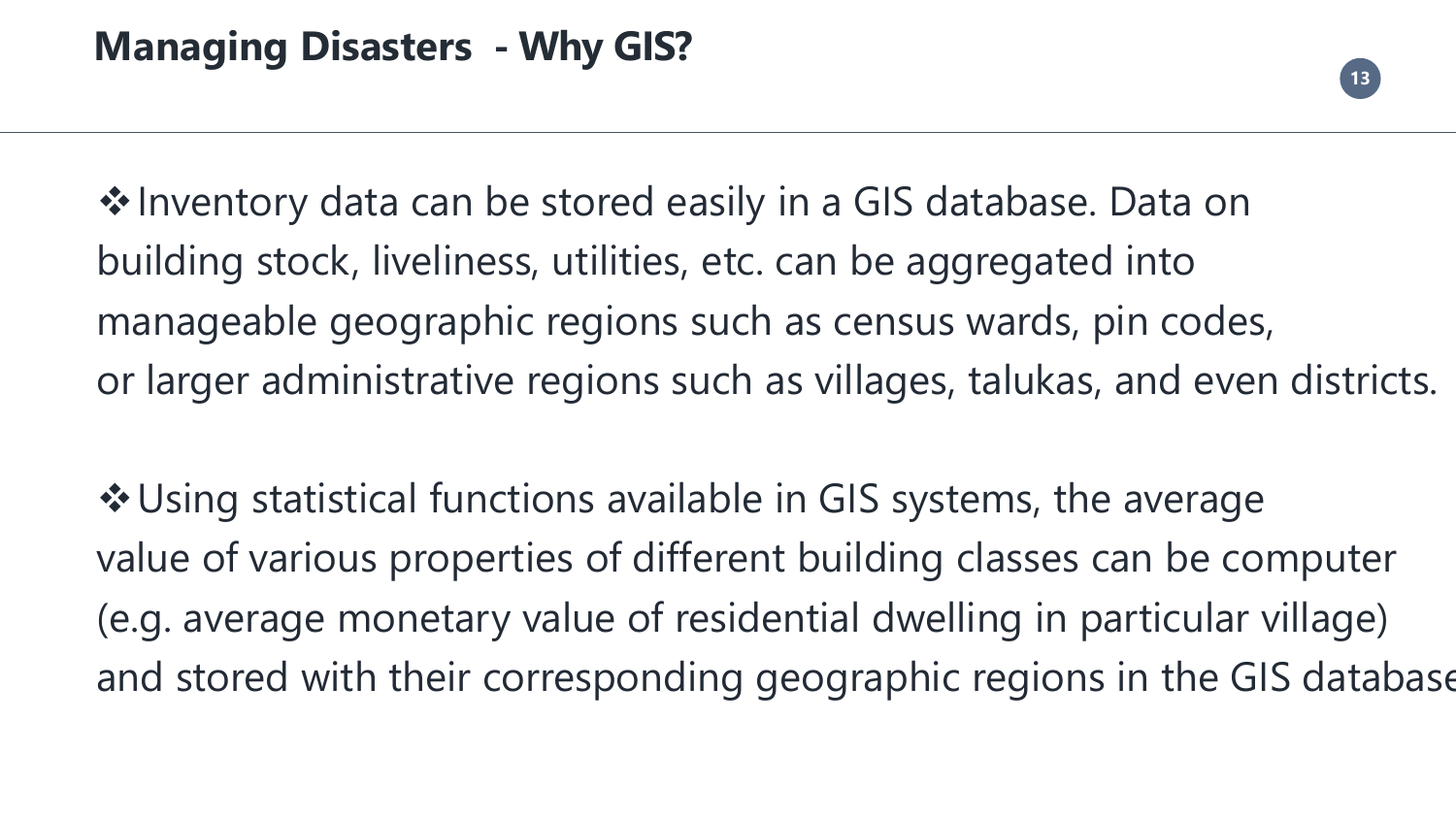# **Planning & Analysis (Prevention & Mitigation) <sup>14</sup>**

#### **Event modeling to understand potential incident effects**

❖Locate values at-risk areas for prevention/mitigation needs

❖Identify natural and Technological hazards

❖Understand the geographic distribution of incidents

❖Plan Mitigation efforts



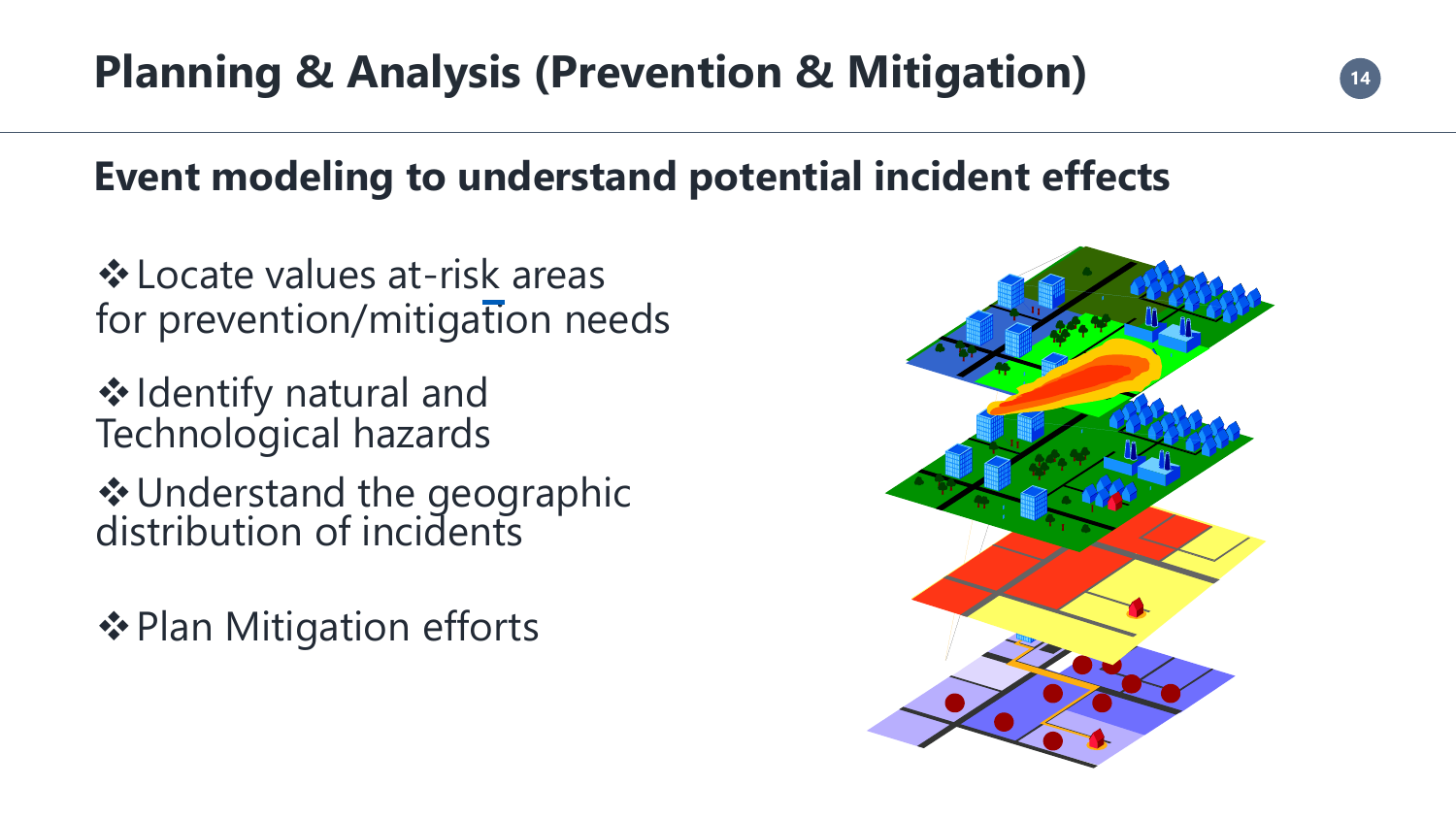

**Response**

#### ❖Effective planning for response involves understanding how to minimize consequences of emergencies and acquire the information and data

#### ❖Depending on the nature of the emergency, every first responder requires the best data and information relevant to the risks to which they are

- necessary to respond.
- exposed.
- **geospatial) data**

❖ Knowing where critical assets are located and having first access to key data and information, response can well planed & executed ,**this can be addressed through the purposeful implementation of GIS—digital (or**





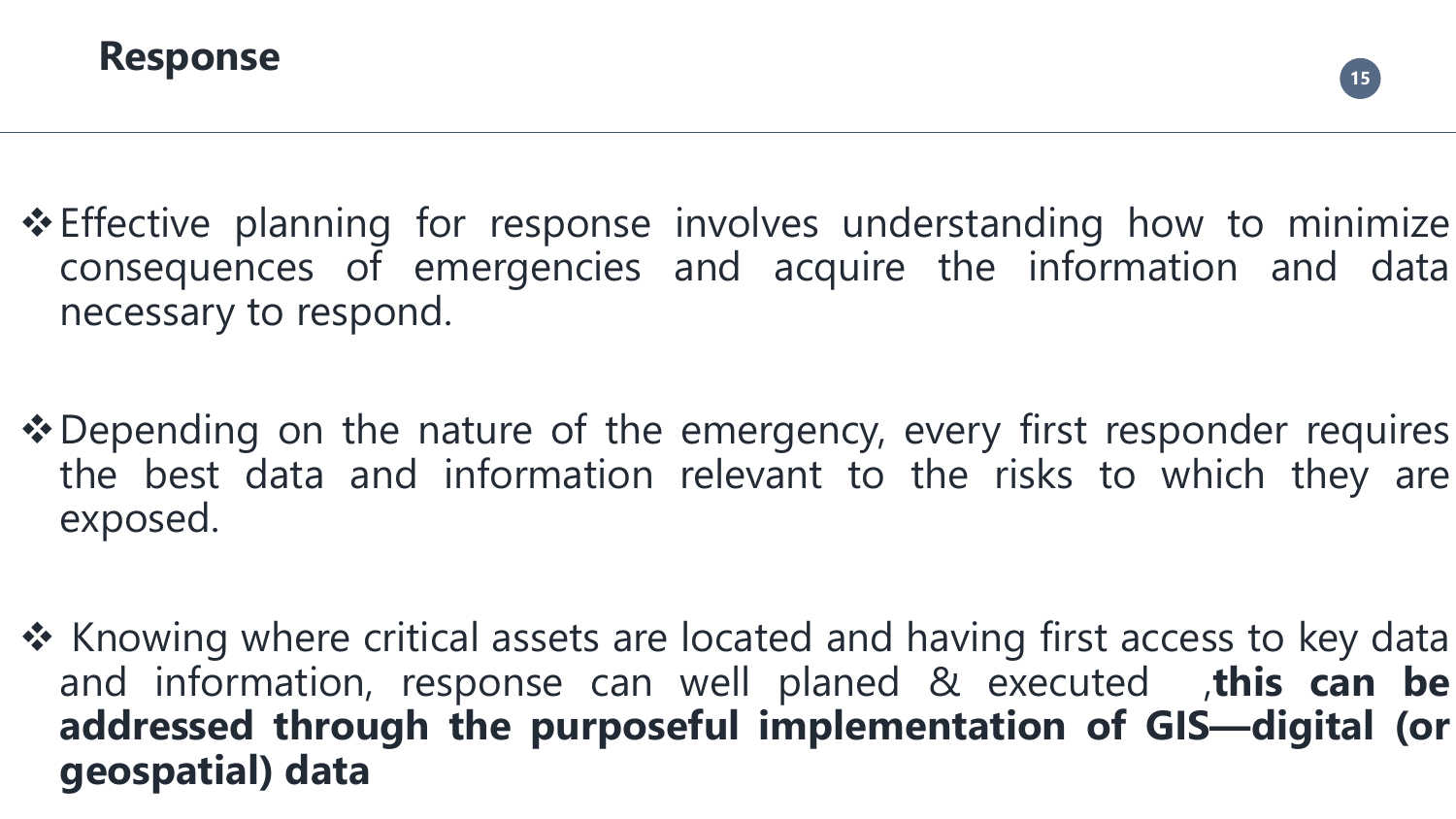

#### **Risk Assessment**

#### ❖The information retrieved by querying the GIS database serves as inputs for

the risk assessment models.

#### ❖These risk assessment models can run both deterministic as well as





probabilistic risk assessment.

❖ It helps computing the damage associated with that event

THUS GIS GOES LONG WAY In CONTOL & ASSESMENT OF NATURAL DIASTER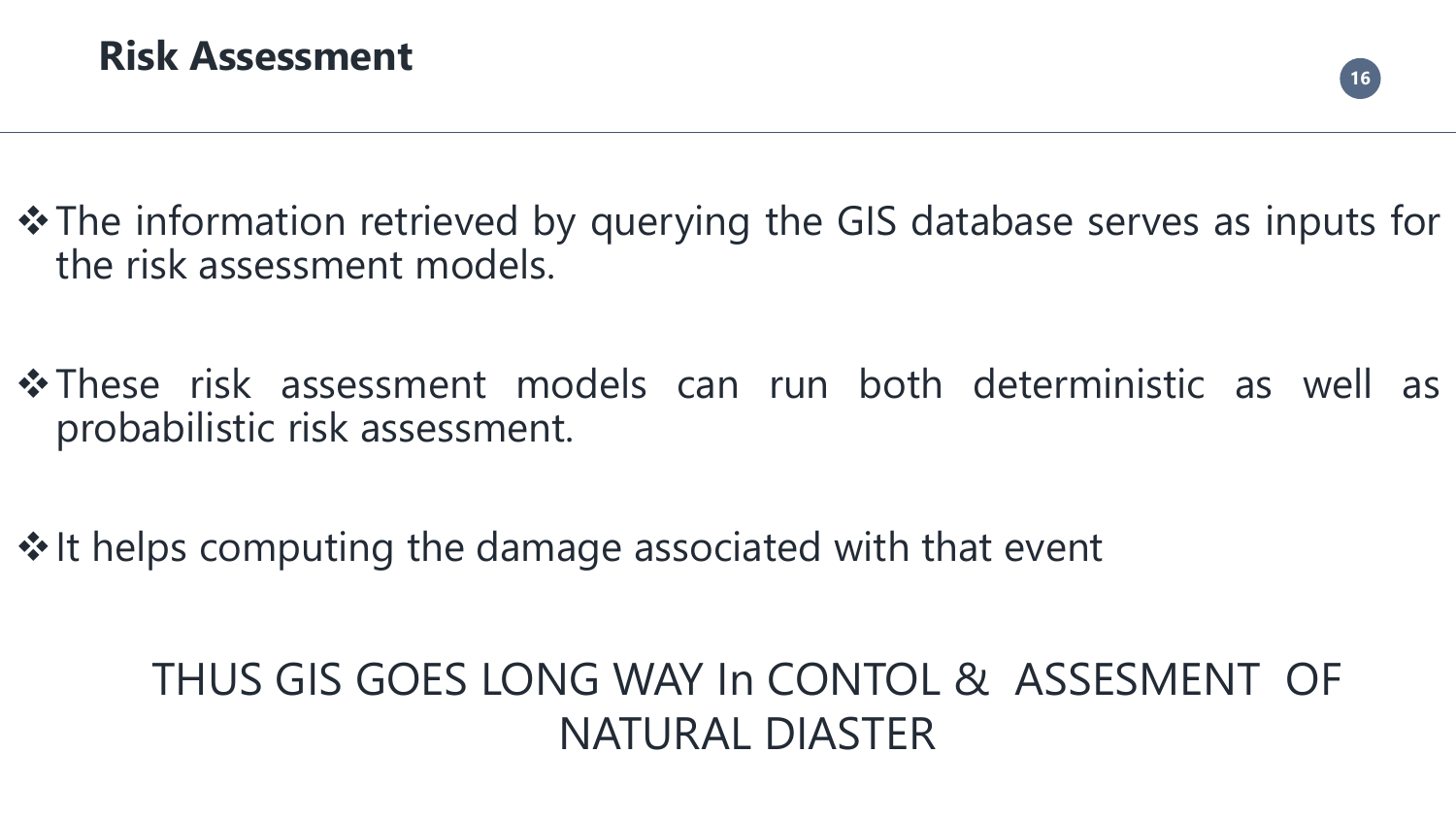

❖Decision makers should adopt of information technologies, such as GIS, that both increase capacity and leverage existing informational resources toward

❖First responders require effective intangible information tools, to evaluate and manage risk and, at the same time, increase their overall capacity for effective

- prevention and preparedness.
- response.
- manner that are capable of guiding both preparedness and response.

❖Complex incidents involving multiple agencies and private organizations require the ability to create common operational pictures in an integrated







## **Summary**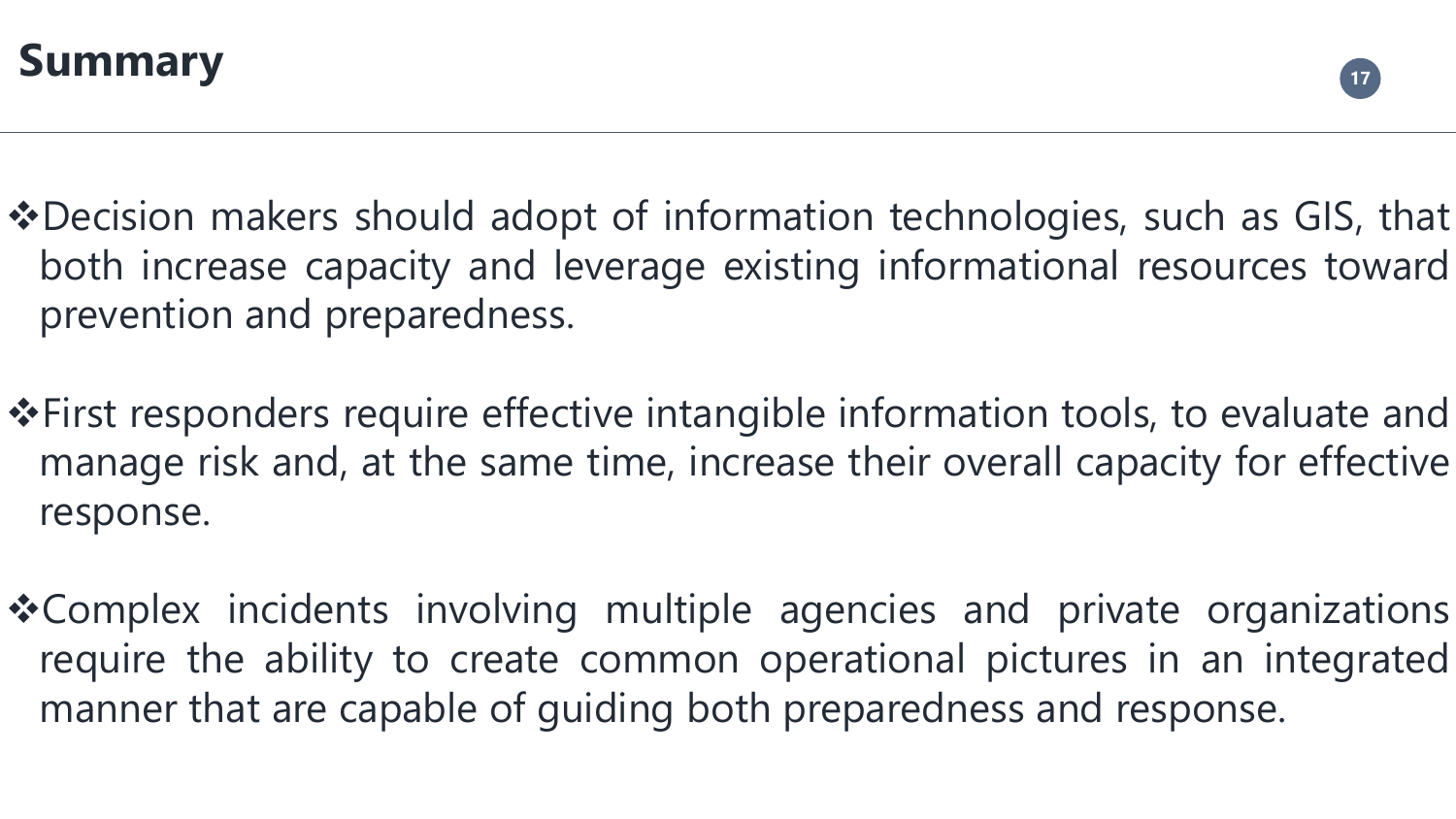





#### **To Conclude**

### **If a picture is worth a thousand words, then certainly an intelligent map is worth much more.**

Today's GIS produces intelligent, relevant, and useful spatial (3D) information that achieves critical response missions. First responders deserve nothing less.